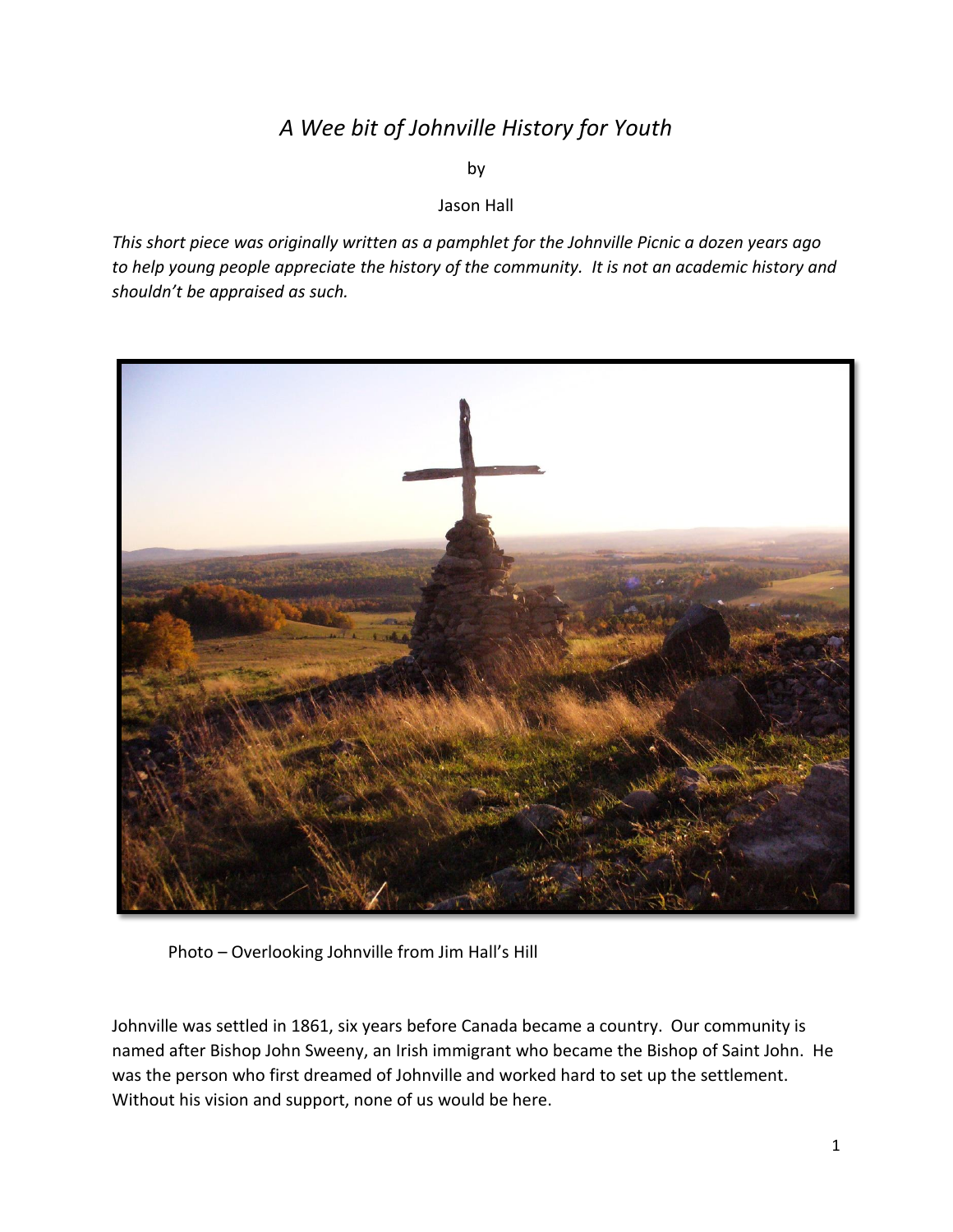Bishop Sweeny thought that Irish immigrants would be better off farming in the countryside where they could own their own land and live independently, instead of trying to make a living in the dirty city slums that many Irish people became stuck in after arriving in North America. He believed that the Irish made good farmers, and that hard work and living off the land would create a strong and healthy community. Judging from the fact that many of our elders live into their eighties and nineties, and so many good people of Irish descent are still living in these rolling emerald hills, it seems that he was right. So the next time you look our over Johnville's beautiful landscape and breathe in a mouthful of clean Appalachian air, exhale a prayer of thanks to the good man.

You can find a short biography of Bishop Sweeny in the Dictionary of Canadian Biography's website: [http://www.biographi.ca/en/bio/sweeny\\_john\\_13E.html](http://www.biographi.ca/en/bio/sweeny_john_13E.html) (Accessed 24 July 2020)

The Catholic Church has been very important to Johnville from its earliest beginnings. Johnville is an Irish Catholic colony created by the Catholic Church, which makes it distinct from other communities in New Brunswick. After Bishop Sweeny established the community, the Church gave strong spiritual and physical support to the settlers. The Church was the central spiritual and physical hub of the community. Sunday services and parish social events brought settlers together to celebrate their Catholic faith and maintain their cultural heritage. The Catholic Church also gave generations of Johnvillers an organizing structure and moral guidance to provide help to one another when needed, and to find ways to do good works in the world beyond the community.

The Church also provided education. Johnville's first priest even had to show some of the city slickers among the early pioneers how to chop down a tree! From 1924 until a generation ago, we had a convent where the Sisters of Charity lived. These well-educated religious women taught school in Johnville for decades, offered music lessons, disciplined children sternly for chasing rabbits, and helped out with the Church. The Church continues to play a vital role in Johnville today. Think about how much the Knights of Columbus and Catholic Women's League gives to this area (university scholarships, benefit breakfasts for those who are in need, and other fundraising activities for good causes). You can learn more about our church, St. John the Evangelist, and Mother of Mercy Parish online at: [https://motherofmercyparish.com/churches-](https://motherofmercyparish.com/churches-2/)[2/](https://motherofmercyparish.com/churches-2/) (Accessed 30 July 2020).

Almost all the original settlers of Johnville were either born in Ireland or had parents who had been born there. Many still spoke the Irish language (sometimes called Gaelic), which continues to be spoken and sung today in Ireland. Others spoke English with very heavy accents. There was not much support for the Irish language in New Brunswick, and within a few generations most people in Johnville only spoke English.

The Irish immigrated to North America in large numbers during the mid-19<sup>th</sup> century because life was very difficult for them in Ireland, and they did not have much hope for a good future for their children. Great Britain controlled Ireland and didn't treat Irish people (especially Irish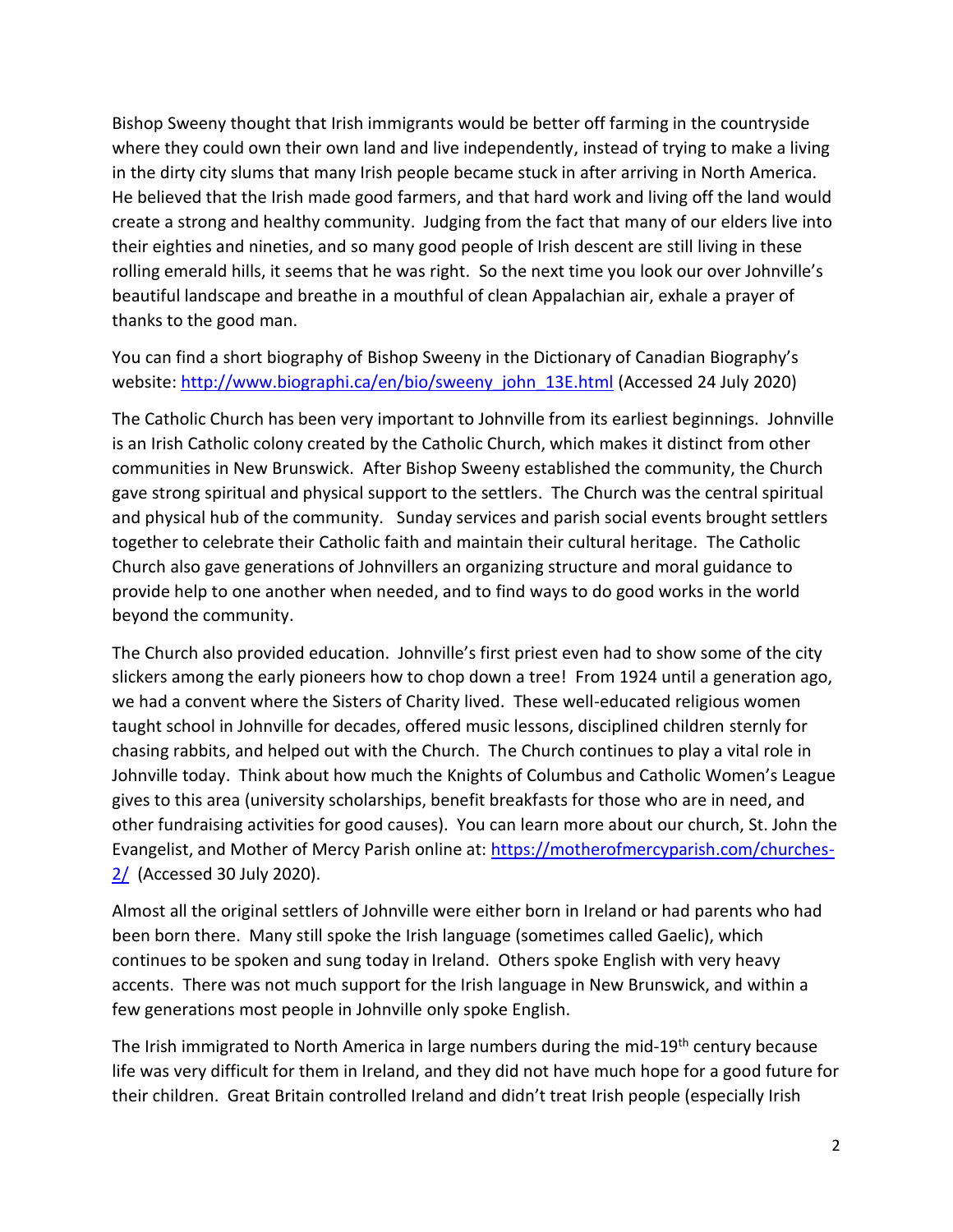Catholics) well. Many Irish were forced to leave lands their families had lived upon for centuries because their landlords (who were mostly British) cared more about making money than they did about ensuring the health and survival of Irish families. The British also imposed laws and restrictions that made it more difficult for poor Irish people to fish, hunt, gather seaweed for field fertilizer, and undertake other important activities necessary for survival. Some Irish people, maybe even your relatives, were sent to prison camps in Australia or killed.

There was also a terrible potato famine between 1845 and 1852 that left almost a million Irish people dead. Many poor people in Ireland ate potatoes all the time because they were cheap and easy to grow. When the Irish potato crops failed during the Irish Potato Famine (also known as the Great Hunger), people across the country had nothing to eat. The famine was made worse by British policies that exported grain and other foods from Ireland to England for a profit, rather than ensuring that the Irish people had enough food to stay alive. This history is good to keep in mind when you shop for groceries today, as some of the imported food we now buy in our local stores is grown by farmers in poorer parts of the world who do not always have enough to eat themselves.

Our ancestors grew up in these challenging conditions. Over a million people left Ireland to seek a better life in other parts of the world during the Famine. In New Brunswick many Irish immigrants initially settled in Saint John and communities along the Miramichi. But the Irish didn't get to sail on nice boats like the Bluenose or the Marco Polo when they crossed the Atlantic Ocean. Most of the immigrants who sailed to this province were forced into overcrowed and dirty cargo holds that were built to carry New Brunswick pine trees, not people. Although a few ship captains ensured their Irish passengers were well looked after, most immigrants were treated more like animals than people and not given proper food, water, or living space. Thousands of people got diseases from the terrible conditions they were forced to live in while crossing the rough Atlantic in these leaky and creaky ships. Many died painful deaths and were buried at sea or in quarantine (hospital) camps like the ones on Partridge Island in Saint John and Middle Island on the Miramichi. 601 Irish immigrants are buried in a mass grave on Partridge Island, which is now a National Historic Site of Canada. For more information see, [https://www.pc.gc.ca/apps/dfhd/page\\_nhs\\_eng.aspx?id=191](https://www.pc.gc.ca/apps/dfhd/page_nhs_eng.aspx?id=191) (Accessed 24 July 2020).

You may be able to find the names of your own relatives on ship's passenger lists, or a death list at one of these quarantine stations if you check with the Provincial Archives of New Brunswick in Fredericton. So please think twice the next time you see a refugee camp of suffering people on the news, or hear about people from a poor country having problems trying to cross a border into a wealthier one – In another time and another place, this was your family!

Your ancestors endured a lot of hardship so that you and your family could have a good life. When they first got to Johnville, there were no roads, or even houses for them to live in - just trees, rocks, and more rocks, as well as plenty of mosquitos and snow storms in their respective seasons. Lumbermen had cut some large pine and other trees along the Monquart and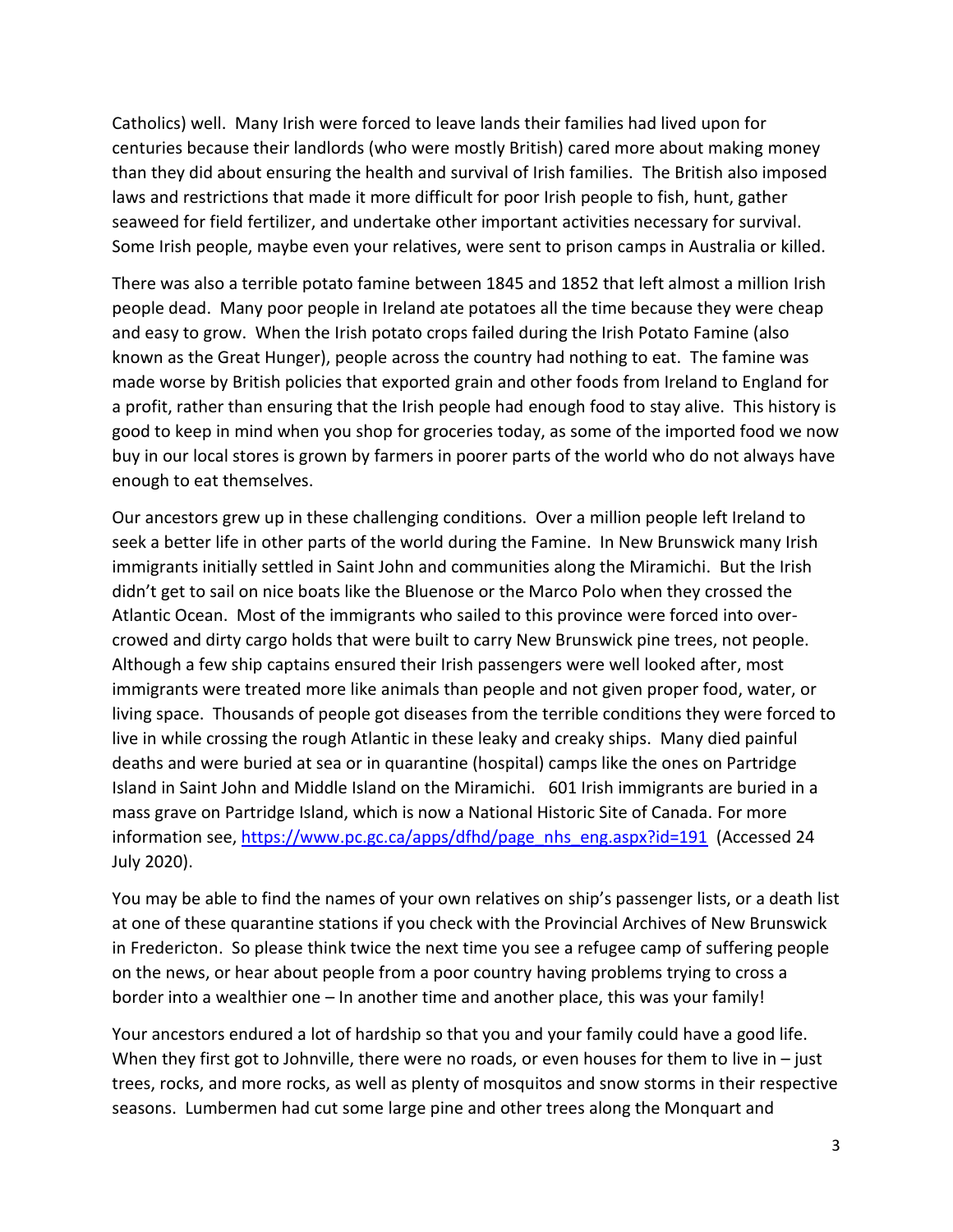Shiktehawk before 1861, but for the most part, the early settlers received land grants to uncut forests that they had to clear before they could sow crops or create a pasture for livestock. When the settlers arrived, they also had to learn how to contend with a number of wild animals such as bears, moose, bobcats, and caribou that they had not seen before. Some animals, like moose and deer, quickly became important food sources for pioneer families.

There was never a shortage of work that needed to be done like planting fields, building barns, or cooking meals for over a dozen people. Settlers didn't have power saws or tractors to help them, just axes, horses & oxen, faith, and each other. Children also had to work hard, and they were responsible for many tasks around the house and farm that today we might consider adult jobs. This way of life proved too difficult for some settlers, and a number of families left the community within its first decade.

Johnville grew into a very busy place soon after it was settled. The community had its own Church, post office, store, and school. There was a blacksmith shop where men often stopped to talk. At one time, our priest even started an electrical company in Johnville. There were sawmills along the Monquart, and you can still find a few pieces of one of these structures while picking fiddleheads or fishing upstream of the Kilfoil Bridge. Ask your older neighbours or family members if they remember where any of these places used to be, and if they can recall the sound of the steam whistle echoing throughout the valleys. You might be surprised at what your ancestors used to do for a living. You can check the Provincial Archives of New Brunswick for the 1871 and 1891 census records which will reveal if your ancestor was a farmer or a weaver, or one of the unfortunate people who was labelled "unsound of mind".

Thankfully, there was usually time for fun and socializing in Johnville after the work was done. The early settlers enjoyed singing, dancing, and telling stories. There was a debating club and even an Irish Independence League in the community. Johnvillers held lively barn dances and festive kitchen parties where laughter and fiddle tunes helped lift people's spirits after a long day. Gerald Boyd showed me the double floor his father put in one of their outbuildings to create an ideal dance space. He also told me that Jack Shay and a few other neighbours were known to keep a "Hen Setting" (a keg of home brew beer) in their back sheds. We had a community hall, Tara Hall (named after the ancient seat of high kings in Ireland), where people put on concerts, dances, and plays. The community has turned out more than a few poets and musicians over the generations. Card games in homes or at the Church also became popular in the 20<sup>th</sup> century. Sam Boyd fondly recalled watching men race horses across the ice at Priest Lake on Sunday afternoons. Many Johnville residents are still great talkers who enjoy a good sense of humour and a boot-stomping barn party today.

Generations ago, when kids really did have to walk two miles uphill through a foot of snow to get to school, there were no cell phones, video games, or Facebook to keep them busy. Yet children still had lots of fun in Johnville. They built rafts and floated them on Priest Lake. The blacksmith, Matt Gorey, designed skis and sleds for daredevils to try on Gallagher Hill. Children also enjoyed having skating parties in winter, and fishing and gathering berries together in the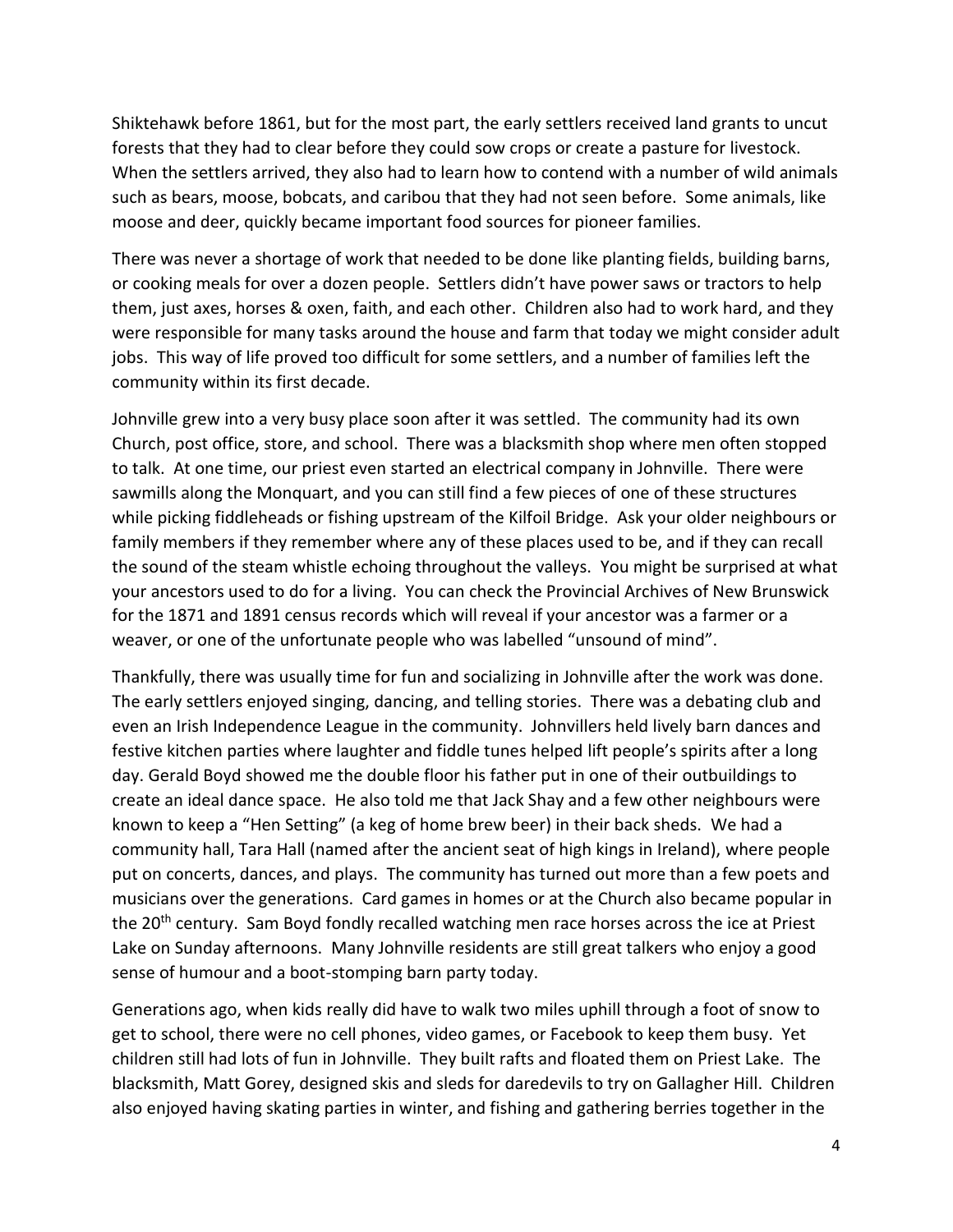summer. On hot days, youth swam in the Monquart at Murphy's Rock or other spots, much as they continue to do today. Baseball, hockey, and other sports were very popular throughout the 20<sup>th</sup> century, and there was never a shortage of kids to make up a team. As well, more than a few farm boys and girls had pet lambs or calves that followed them around.

Unlike today when many youth and adults spend a lot of time talking to people from afar online or participating in events in places far away from where they live, our ancestors grew up playing and working with their neighbours - and they built a strong community by doing this. One of the largest challenges facing Johnville and many other rural communities today is that work, education, social activities, and essential government services now draw people farther and farther away from home - and farther away from the local lawns, fields, kitchens, neighbours, and Church, that have sustained our community for over a century and a half. Another huge challenge stems from economic and political policies that have made it increasingly difficult for family farmers, independent woods workers, store owners, and other rural people to earn a decent living in their communities. Gerald Boyd and Francis Cullen used to shake their heads at this sad reality, and tell me that there is absolutely no way our world can keep moving in this direction for much longer because it makes no sense and is completely unsustainable.For Johnville's sake, and the sake of rural communities throughout the world, I pray that they are right.

While Johnville has produced quite a few priests and nuns over the years, we certainly were not all saints. Some Johnville settlers and their descendants enjoyed playing pranks on one another. In the early 1990s Basil Boyd shared some of the pranks that were popular in the community when he was a boy such as hiding a neighbour's outhouse, moving pieces of farm equipment onto roofs on Halloween, and letting animals out of their gates. Some of us still call the end of our driveways "the gate" even though we no longer tend to have gates in that area. Gerald Boyd told me that someone once set a cigarette-smoking rooster loose at a community raffle, and that our priest was far from amused. That was the last raffle with live animals. While most pranks were relatively harmless, a few were mean spirited. For instance, Gerald recalled that a couple of brothers from a certain family once moved the end of the guide rope their blind sister relied on to get to the family outhouse. So instead of finding the door she was looking for, she ended up in the pasture. Around here, people with a mean sense of humour are sometimes referred to as being "cute", and such behaviour is frowned upon.

It took a long time to build good roads and many would argue that this is still a work in progress. In the earliest days of the settlement there were no cars, so people typically travelled by horses or they walked. You used to be able to tell which family was coming behind you on the way to church by the sound of their sleigh bells ringing out in the crisp cold air. Gerald Boyd told me a horse and sleigh could be better than a modern GPS system because you could fall asleep under your buffalo robe returning from a dance in Bath, and your horse would deliver you straight to your dooryard safe and sound. My grandfather, Ambrose Hall, told me that when he first met Mike Foley, the spirited young man was riding around his homestead on the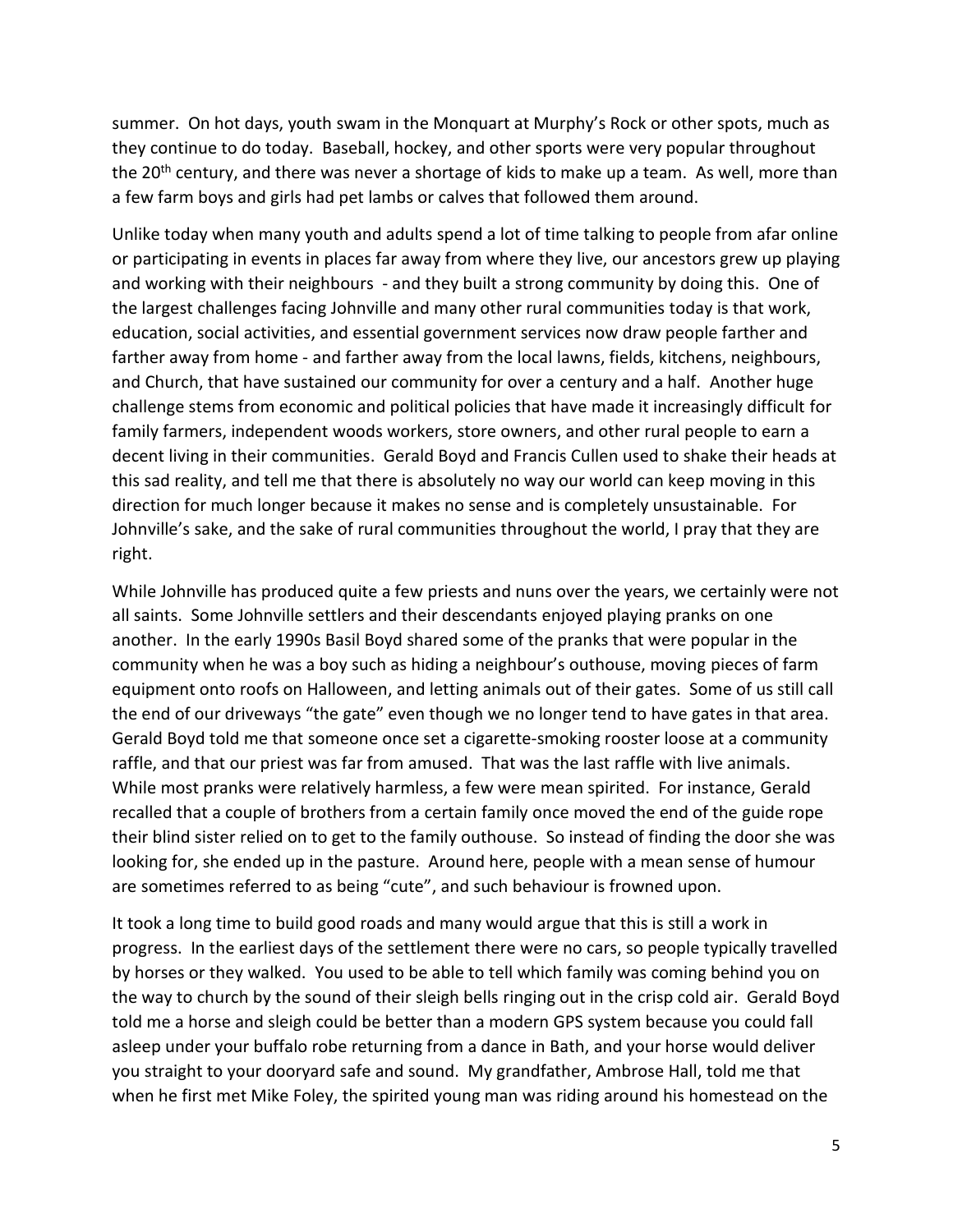back of a large pig. They became fast friends, and you can still find Mike's name carved in old buildings in the community.

Our ancestors in Johnville chose to put aside religious differences and work together with their Protestant neighbours and become friends. In fact, Protestant settlers in Holmesville played a big part in building our first church. Non-Catholics continue playing a vital role in our community life, and even assist with our annual Johnville Picnic, an important fundraiser for our church, and help gather wildflowers for Sunday masses. Considering that it took another century for the deadly violence between Catholics and Protestants in Ireland to end, we need to appreciate just how important it was that our ancestors were able to make a new peaceful start here. A violent clash between Catholics and Protestants had even occurred in Woodstock, NB in 1847. Perhaps there was something in the local water that kept our ancestors and their neighbours calmer.

The word Monquart is derived from an ancient Wolastoqey (Maliseet) place name, but the way we spell and pronounce it today is quite different from its actual name. I've seen it written on old maps and in geography studies as "Ab-mut-qual'-tuk," "Mun-kwad-ik", "Op-mŭt-kwal'tĭk," and "Opmoltequalt". Ganong's 1896 report on New Brunswick place names suggested that the word could possibly mean "place of the bend, or else,  $=$  in a line, i.e., with the main river" when translated into English. (See the section below on further readings for the reference.)

The origins of the name Monquart, the river we identify with when we call ourselves Monquarters, is a good reminder that the Wolastoqiyik (the Maliseets) lived here long before our ancestors reshaped the landscape into the home we know today. I grew up hearing from older family members and neighbours that Moose Mountain was named after a giant angry moose, that Klouskap (Glooscap), the Wolastoqey (Maliseet) cultural hero, turned into stone to keep people safe from its violent behaviour. The mountain is also an extinct volcano, and only one of two places in the province where the tiny Gaspé Shrew lives. Maurice Corbett said that when he was young boy, an Indigenous person travelled around the community and sold and bartered traditional medicines to help keep Johnville families healthy. Francis Cullen was friends with Peter Paul, a well known and respected Wolastoqey Elder from Woodstock, and had learned about Wolastoqey history and plant medicines from him. My grandfather, Ambrose Hall, also had a great deal of respect for Peter Paul. Many people of Ambrose's generation and the one that followed it recalled hosting the Wolastoqey baseball team from Tobique on the Church grounds.

When potatoes became the most important crop in Johnville in the 20<sup>th</sup> century (you just can't keep the Irish away from those tasty tubers), farmers relied on local kids and adults to help harvest their crops in hand-woven Wolastoqey black ash baskets that they bought from Wolastoqiyik in Tobique and Woodstock. Until recently kids in this area followed a slightly different school calendar than elsewhere. They started school in August and then had a Potato Break in the fall to assist with the harvest. The money children earned on their "Break" was a key source of income that families used to buy school supplies, clothing, and other needed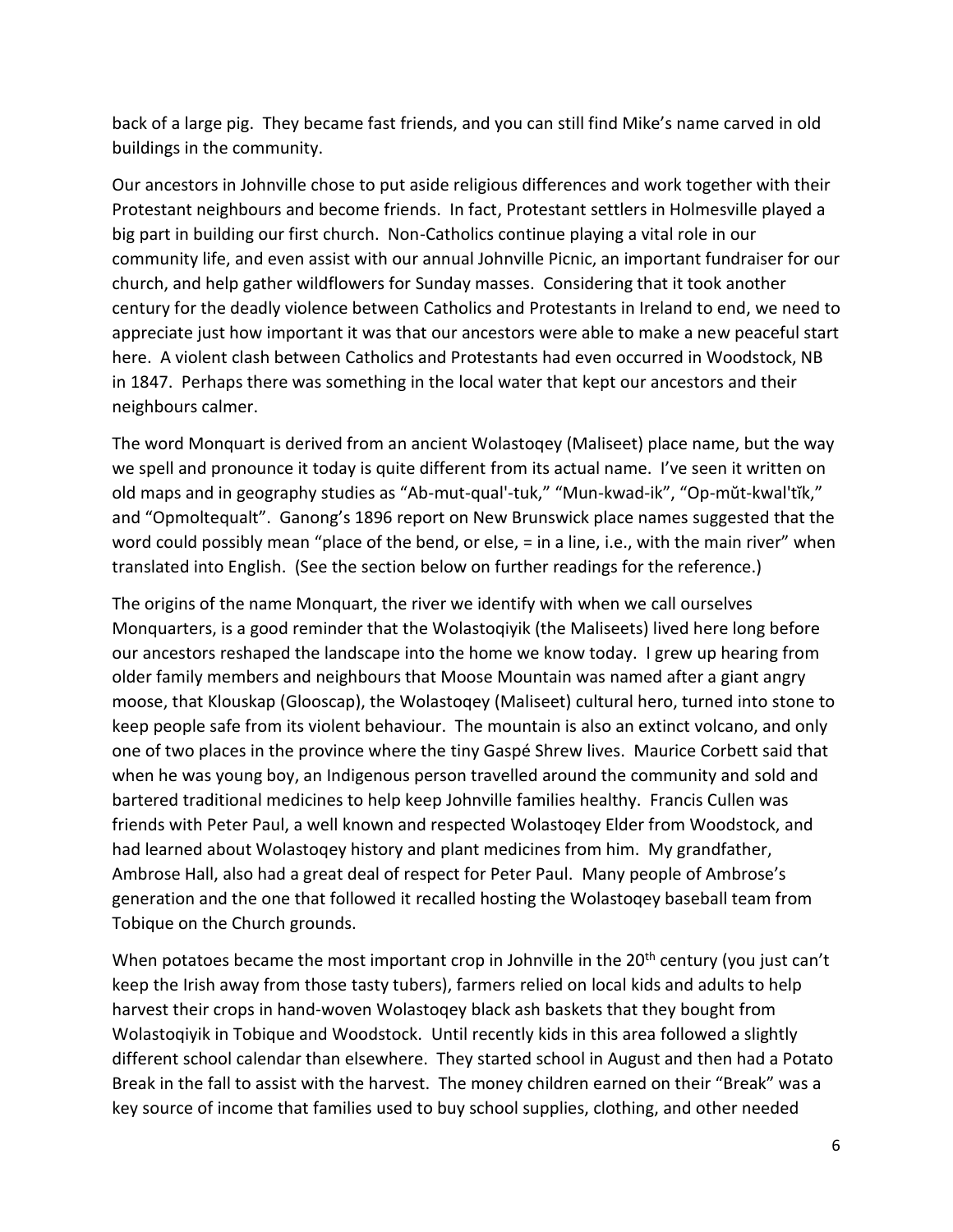items. The lessons kids learned about supporting themselves and their families from a young age by working side by side with their neighbours were priceless. Today, mechanical harvesters have replaced potato pickers and Wolastoqey baskets, and an invasive insect, the Emerald Ash Borer, is threatening to completely wipe out ash trees in New Brunswick.

The Keenan Bridge, a covered bridge across the Monquart, was a popular hang out for Johnville residents even though it was haunted by a headless lady. Community members had encountered this ghost for generations, either standing near the bridge or hitching a ride in their wagons and cars. Father Keith Neilson held a service on the banks of the Monquart to help put her spirit to rest the summer that arsonists torched the bridge and destroyed one of our most cherished local landmarks. I buried a piece of that bridge looking across the Atlantic on the Cliffs of Moher in Ireland on Summer Solstice that year. I have not heard of any recent headless lady sightings. You can find a few descriptions of the Keenan Bridge ghost in popular websites by searching "Keenan Bridge Headless Lady". Here is one:

<https://bouncingpinkball.wordpress.com/2009/10/30/the-keenan-bridge-ghost/>(Accessed 25 July 2020).

It can be challenging to learn about Johnville's history when you're not living in the community, as most of our history is oral. That is, we primarily pass our history and culture down from older generations to younger ones by word of mouth through stories and conversation. This is why it is extremely important for young people to take time to talk with and LISTEN to older relatives and neighbours – and for older people to share their history with youth and the new adults who move into our community. Although many of the original families of settlers remain in Johnville, it has never been a closed community. Some of our most vibrant community members in recent generations moved here from other areas as children or adults.

Although it took tonnes of hard work that didn't make them rich, most of our ancestors who settled here were happy because they could own land and practice their religious beliefs without fear of persecution – remember these simple things that help make us human were not possible in Ireland or even in some parts of Canada at that time. Johnville was, and continues to be, a dream of a better life come true. Remember to be thankful that you have also been given the chance to dream your dreams in such a beautiful place amidst kind people. The story of Johnville is important, and it should be passed on. If you or your ancestors are from here, this story is a part of who you are, and if you forget it you will loose a part of yourself that can never be replaced.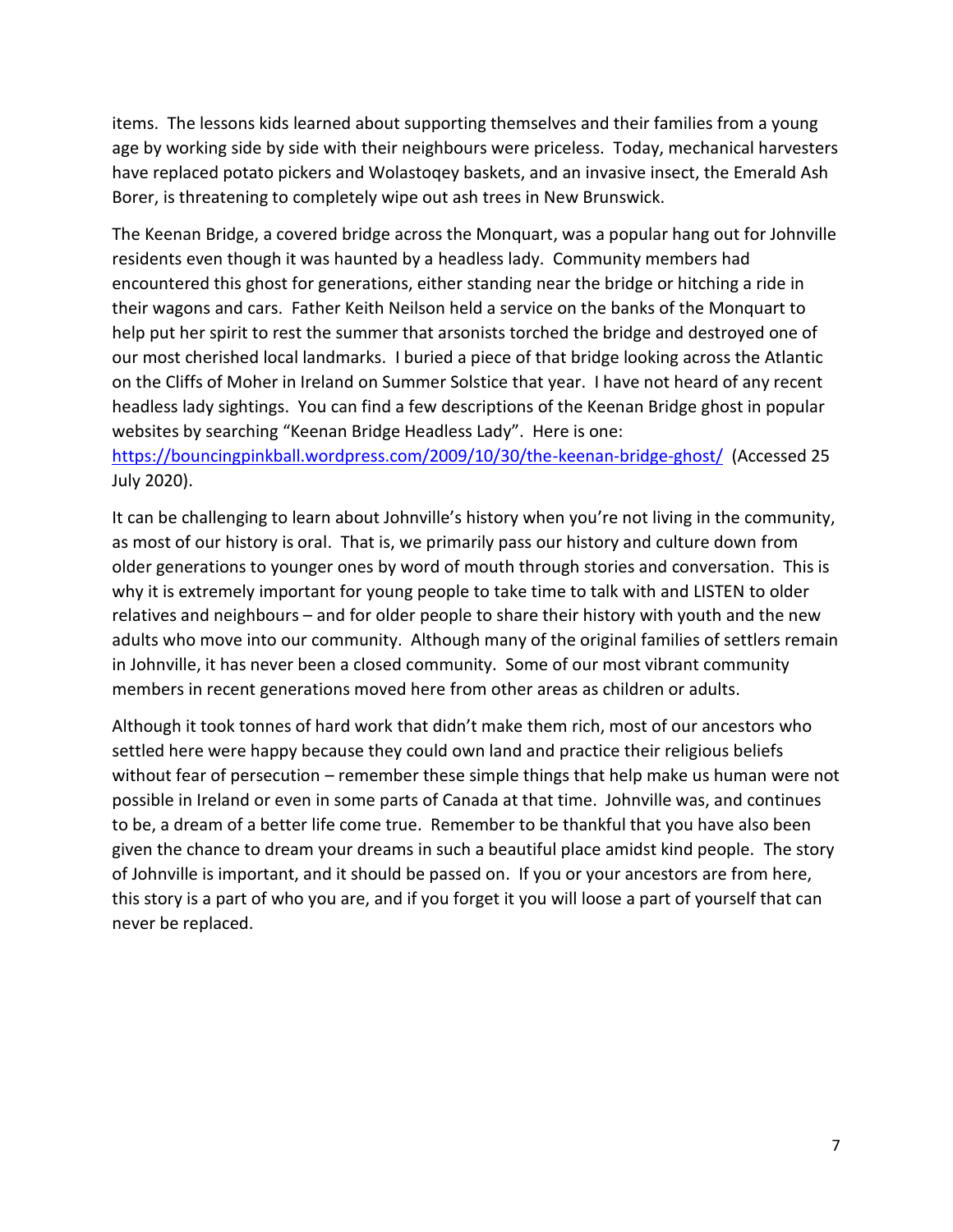## *References & Further Reading*

If you want to read more about what life was like in the community in its very early days, check out the chapter on Johnville in John Francis Maguire, *The Irish in America* (London: Longmans, Green, and Co. 1868). This book was written by an Irish politician who visited the community in October 1866, several months after hearing about its remarkable success from Bishop Sweeny in London. The chapter on Johnville is excerpted on the Johnville Website, and you can find the entire book online at www.archive.org

Isaac Stephenson, *Recollections of a Long Life, 1829-1915* (Chicago: s.n. 1915) discusses a ferocious wolf pack that threatened livestock and lumber camps on the Shiketehawk in the cold winter of 1840-41. You can find this book by searching for the title on [www.archive.org](http://www.archive.org/)

For the Woodstock Riot in 1847, see Scott W. See, "'Mickeys and Demons' vs. 'Bigots and Boobies': The Woodstock Riot of 1847." *Acadiensis* XXI (Autumn 1991): 110-31. Available online at<https://journals.lib.unb.ca/index.php/Acadiensis/article/view/11902/12746>

For discussion of a caribou hunt not far from the headwaters of the Monquart and Wolastoqey culture in the late 19th century, see Tappan Adney, *The Travel Journals of Tappan Adney 1887- 1890.* Edited by C. Ted Behne (Fredericton, NB: Goose Lane Editions, 2010).

For place name information on the Monquart, see William F. Ganong, "A Monograph of the Place-Nomenclature of the Province of New Brunswick." *Transactions of the Royal Society of Canada* vol. 2, no. 2 (1896): 175-289. See 254.